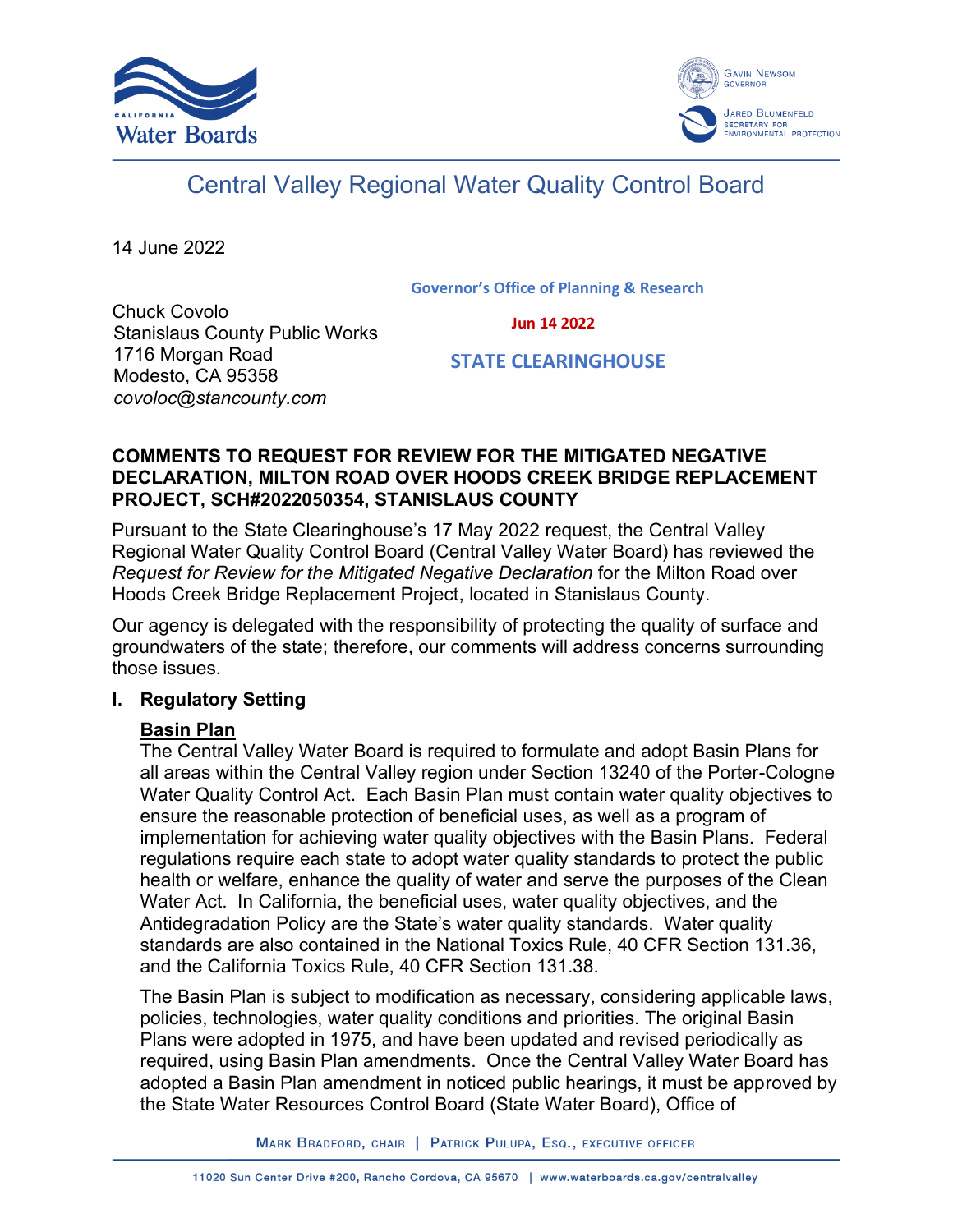Administrative Law (OAL) and in some cases, the United States Environmental Protection Agency (USEPA). Basin Plan amendments only become effective after they have been approved by the OAL and in some cases, the USEPA. Every three (3) years, a review of the Basin Plan is completed that assesses the appropriateness of existing standards and evaluates and prioritizes Basin Planning issues. For more information on the *Water Quality Control Plan for the Sacramento and San Joaquin River Basins*, please visit our website:

[http://www.waterboards.ca.gov/centralvalley/water\\_issues/basin\\_plans/](http://www.waterboards.ca.gov/centralvalley/water_issues/basin_plans/)

## **Antidegradation Considerations**

All wastewater discharges must comply with the Antidegradation Policy (State Water Board Resolution 68-16) and the Antidegradation Implementation Policy contained in the Basin Plan. The Antidegradation Implementation Policy is available on page 74 at:

## https://www.waterboards.ca.gov/centralvalley/water\_issues/basin\_plans/sacsjr\_2018 05.pdf

## In part it states:

*Any discharge of waste to high quality waters must apply best practicable treatment or control not only to prevent a condition of pollution or nuisance from occurring, but also to maintain the highest water quality possible consistent with the maximum benefit to the people of the State.*

*This information must be presented as an analysis of the impacts and potential impacts of the discharge on water quality, as measured by background concentrations and applicable water quality objectives.*

The antidegradation analysis is a mandatory element in the National Pollutant Discharge Elimination System and land discharge Waste Discharge Requirements (WDRs) permitting processes. The environmental review document should evaluate potential impacts to both surface and groundwater quality.

## **II. Permitting Requirements**

## **Construction Storm Water General Permit**

Dischargers whose project disturb one or more acres of soil or where projects disturb less than one acre but are part of a larger common plan of development that in total disturbs one or more acres, are required to obtain coverage under the General Permit for Storm Water Discharges Associated with Construction and Land Disturbance Activities (Construction General Permit), Construction General Permit Order No. 2009-0009-DWQ. Construction activity subject to this permit includes clearing, grading, grubbing, disturbances to the ground, such as stockpiling, or excavation, but does not include regular maintenance activities performed to restore the original line, grade, or capacity of the facility. The Construction General Permit requires the development and implementation of a Storm Water Pollution Prevention Plan (SWPPP). For more information on the Construction General Permit, visit the State Water Resources Control Board website at: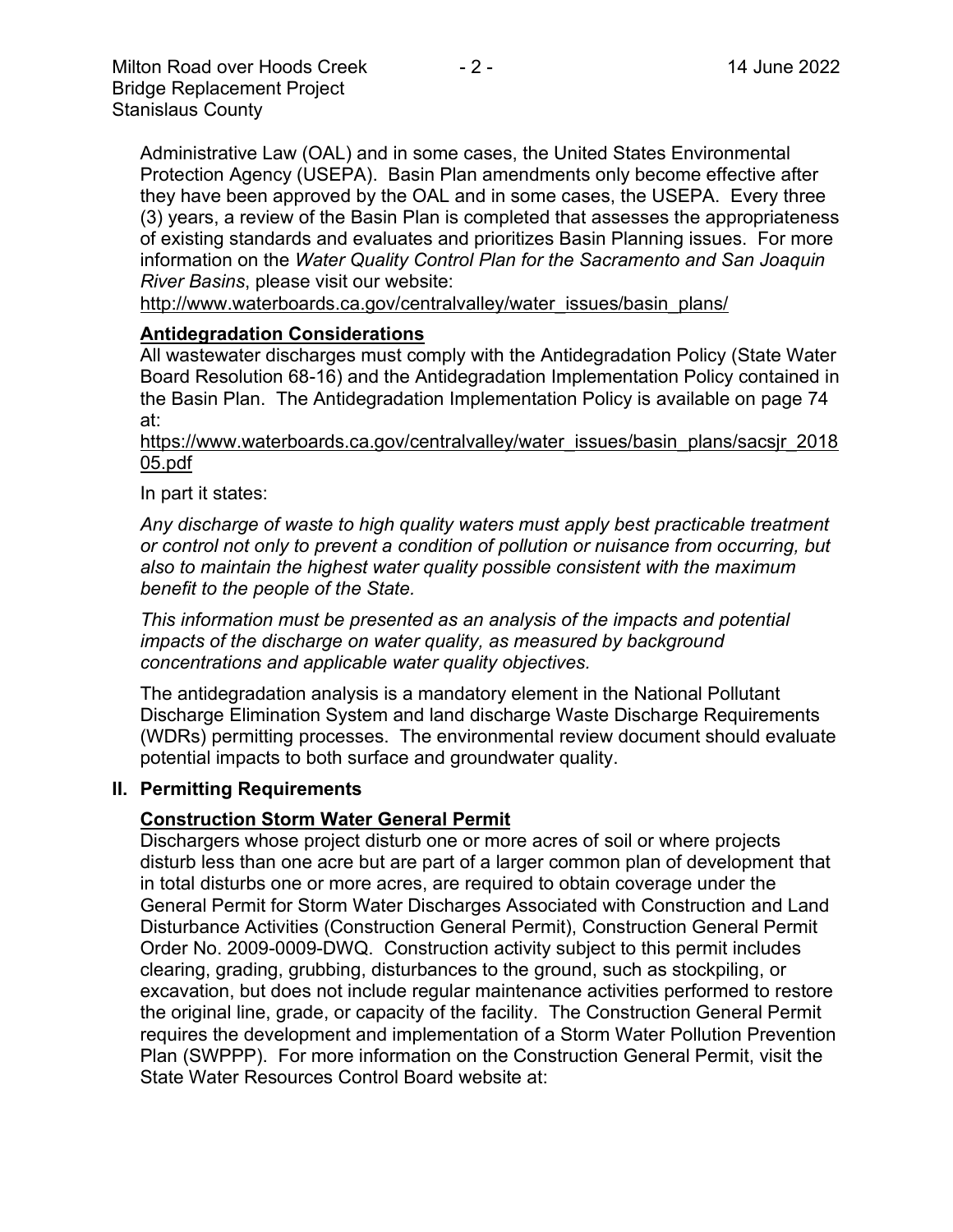[http://www.waterboards.ca.gov/water\\_issues/programs/stormwater/constpermits.sht](http://www.waterboards.ca.gov/water_issues/programs/stormwater/constpermits.shtml) [ml](http://www.waterboards.ca.gov/water_issues/programs/stormwater/constpermits.shtml)

## **Phase I and II Municipal Separate Storm Sewer System (MS4) Permits<sup>1</sup>**

The Phase I and II MS4 permits require the Permittees reduce pollutants and runoff flows from new development and redevelopment using Best Management Practices (BMPs) to the maximum extent practicable (MEP). MS4 Permittees have their own development standards, also known as Low Impact Development (LID)/postconstruction standards that include a hydromodification component. The MS4 permits also require specific design concepts for LID/post-construction BMPs in the early stages of a project during the entitlement and CEQA process and the development plan review process.

For more information on which Phase I MS4 Permit this project applies to, visit the Central Valley Water Board website at:

http://www.waterboards.ca.gov/centralvalley/water\_issues/storm\_water/municipal\_p ermits/

For more information on the Phase II MS4 permit and who it applies to, visit the State Water Resources Control Board at:

http://www.waterboards.ca.gov/water\_issues/programs/stormwater/phase\_ii\_munici pal.shtml

## **Industrial Storm Water General Permit**

Storm water discharges associated with industrial sites must comply with the regulations contained in the Industrial Storm Water General Permit Order No. 2014- 0057-DWQ. For more information on the Industrial Storm Water General Permit, visit the Central Valley Water Board website at:

http://www.waterboards.ca.gov/centralvalley/water\_issues/storm\_water/industrial\_ge neral\_permits/index.shtml

## **Clean Water Act Section 404 Permit**

If the project will involve the discharge of dredged or fill material in navigable waters or wetlands, a permit pursuant to Section 404 of the Clean Water Act may be needed from the United States Army Corps of Engineers (USACE). If a Section 404 permit is required by the USACE, the Central Valley Water Board will review the permit application to ensure that discharge will not violate water quality standards. If the project requires surface water drainage realignment, the applicant is advised to contact the Department of Fish and Game for information on Streambed Alteration Permit requirements. If you have any questions regarding the Clean Water Act

<sup>&</sup>lt;sup>1</sup> Municipal Permits = The Phase I Municipal Separate Storm Water System (MS4) Permit covers medium sized Municipalities (serving between 100,000 and 250,000 people) and large sized municipalities (serving over 250,000 people). The Phase II MS4 provides coverage for small municipalities, including non-traditional Small MS4s, which include military bases, public campuses, prisons and hospitals.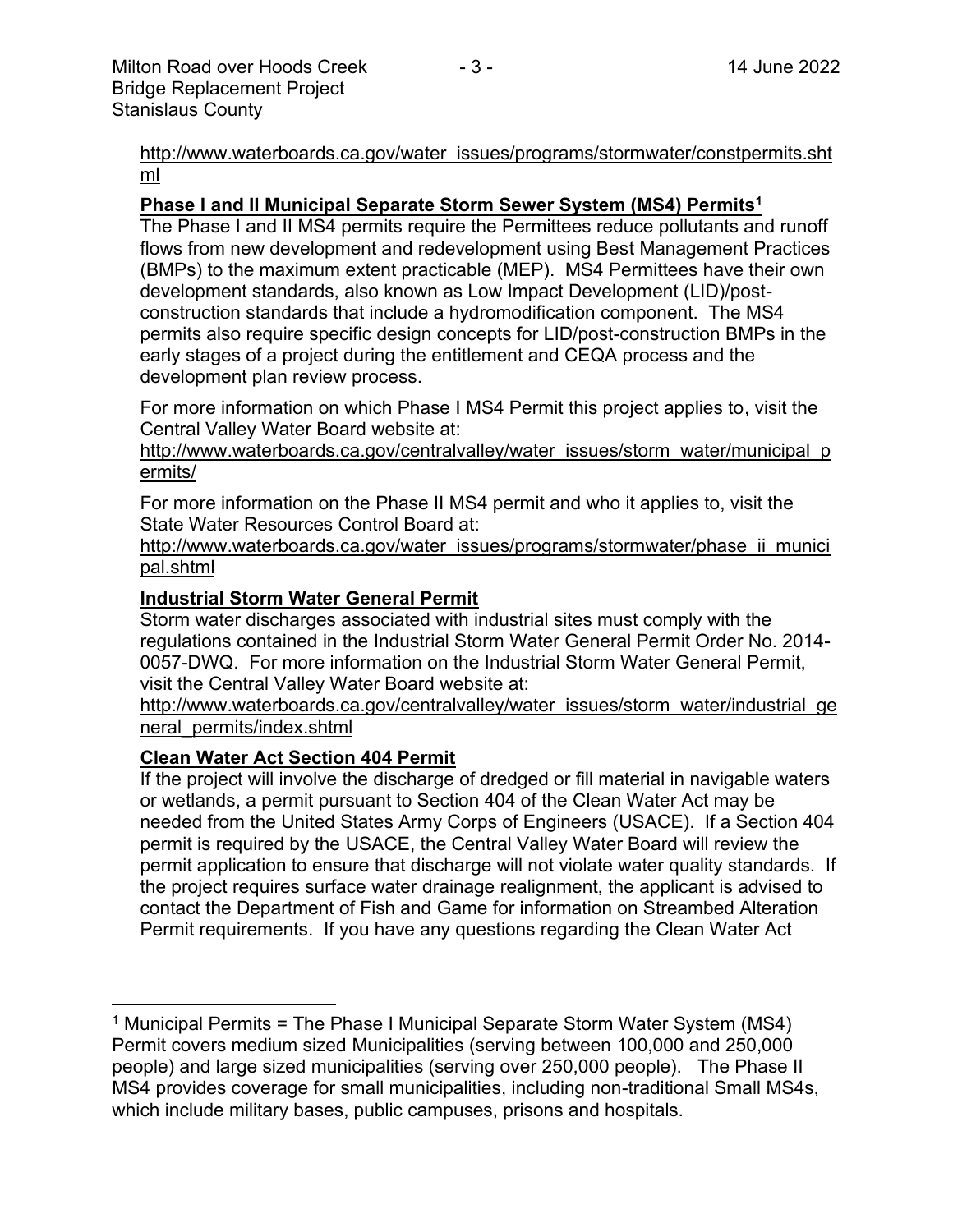Section 404 permits, please contact the Regulatory Division of the Sacramento District of USACE at (916) 557-5250.

#### **Clean Water Act Section 401 Permit – Water Quality Certification**

If an USACE permit (e.g., Non-Reporting Nationwide Permit, Nationwide Permit, Letter of Permission, Individual Permit, Regional General Permit, Programmatic General Permit), or any other federal permit (e.g., Section 10 of the Rivers and Harbors Act or Section 9 from the United States Coast Guard), is required for this project due to the disturbance of waters of the United States (such as streams and wetlands), then a Water Quality Certification must be obtained from the Central Valley Water Board prior to initiation of project activities. There are no waivers for 401 Water Quality Certifications. For more information on the Water Quality Certification, visit the Central Valley Water Board website at:

https://www.waterboards.ca.gov/centralvalley/water\_issues/water\_quality\_certificatio n/

#### **Waste Discharge Requirements – Discharges to Waters of the State**

If USACE determines that only non-jurisdictional waters of the State (i.e., "nonfederal" waters of the State) are present in the proposed project area, the proposed project may require a Waste Discharge Requirement (WDR) permit to be issued by Central Valley Water Board. Under the California Porter-Cologne Water Quality Control Act, discharges to all waters of the State, including all wetlands and other waters of the State including, but not limited to, isolated wetlands, are subject to State regulation. For more information on the Waste Discharges to Surface Water NPDES Program and WDR processes, visit the Central Valley Water Board website at:https://www.waterboards.ca.gov/centralvalley/water\_issues/waste\_to\_surface\_wat er/

Projects involving excavation or fill activities impacting less than 0.2 acre or 400 linear feet of non-jurisdictional waters of the state and projects involving dredging activities impacting less than 50 cubic yards of non-jurisdictional waters of the state may be eligible for coverage under the State Water Resources Control Board Water Quality Order No. 2004-0004-DWQ (General Order 2004-0004). For more information on the General Order 2004-0004, visit the State Water Resources Control Board website at:

https://www.waterboards.ca.gov/board\_decisions/adopted\_orders/water\_quality/200 4/wqo/wqo2004-0004.pdf

#### **Dewatering Permit**

If the proposed project includes construction or groundwater dewatering to be discharged to land, the proponent may apply for coverage under State Water Board General Water Quality Order (Low Threat General Order) 2003-0003 or the Central Valley Water Board's Waiver of Report of Waste Discharge and Waste Discharge Requirements (Low Threat Waiver) R5-2018-0085. Small temporary construction dewatering projects are projects that discharge groundwater to land from excavation activities or dewatering of underground utility vaults. Dischargers seeking coverage